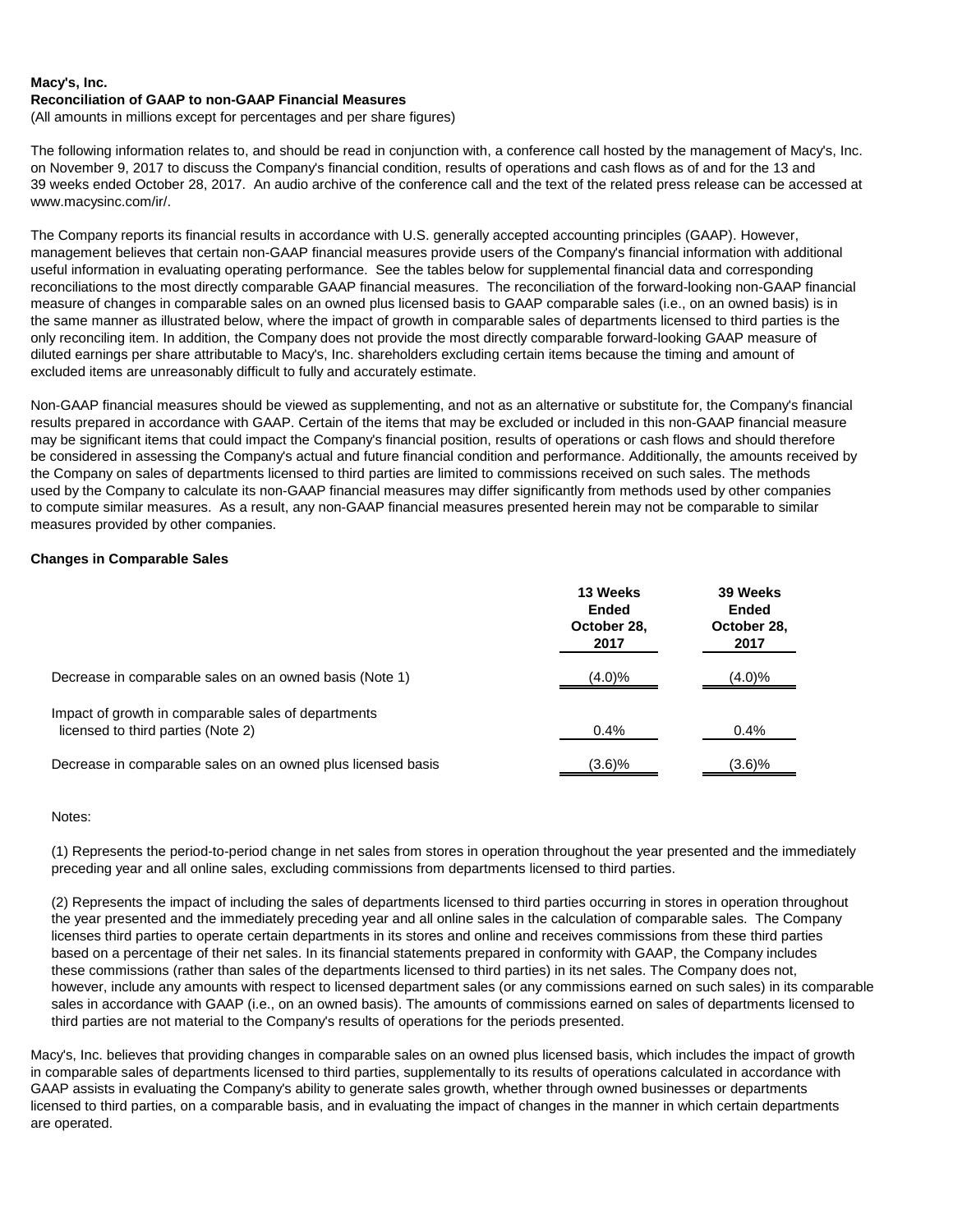#### **Macy's, Inc.**

#### **Reconciliation of GAAP to non-GAAP Financial Measures**

(All amounts in millions except for percentages and per share figures)

#### **Diluted earnings per share attributable to Macy's, Inc. shareholders, excluding certain items**

|                                                                                                      | 13 Weeks<br><b>Ended</b><br>October 28,<br>2017 | 13 Weeks<br><b>Ended</b><br>October 29,<br>2016 |  |
|------------------------------------------------------------------------------------------------------|-------------------------------------------------|-------------------------------------------------|--|
| Most comparable GAAP measure:                                                                        |                                                 |                                                 |  |
| Diluted earnings per share attributable to                                                           |                                                 |                                                 |  |
| Macy's, Inc. shareholders                                                                            | \$<br>0.12                                      | 0.05<br>\$                                      |  |
| Non-GAAP measure:                                                                                    |                                                 |                                                 |  |
| Diluted earnings per share attributable to                                                           |                                                 |                                                 |  |
| Macy's, Inc. shareholders                                                                            | \$<br>0.12                                      | \$<br>0.05                                      |  |
| Add back the pre-tax impact of restructuring and other costs                                         | 0.11                                            |                                                 |  |
| Add back the pre-tax impact of settlement charges                                                    | 0.07                                            | 0.20                                            |  |
| Deduct the income tax impact of certain items identified above                                       | (0.07)                                          | (0.08)                                          |  |
| Diluted earnings per share attributable to Macy's, Inc.<br>shareholders, excluding certain items     | 0.23<br>\$                                      | 0.17<br>\$                                      |  |
|                                                                                                      | 39 Weeks<br><b>Ended</b><br>October 28,<br>2017 | 39 Weeks<br><b>Ended</b><br>October 29,<br>2016 |  |
| Most comparable GAAP measure:                                                                        |                                                 |                                                 |  |
| Diluted earnings per share attributable to<br>Macy's, Inc. shareholders                              | 0.73<br>\$                                      | 0.46<br>\$                                      |  |
| Non-GAAP measure:                                                                                    |                                                 |                                                 |  |
| Diluted earnings per share attributable to                                                           |                                                 |                                                 |  |
| Macy's, Inc. shareholders                                                                            | \$<br>0.73                                      | \$<br>0.46                                      |  |
| Add back the pre-tax impact of impairments, restructuring and other costs                            | 0.11                                            | 0.80                                            |  |
| Add back the pre-tax impact of settlement charges                                                    | 0.24                                            | 0.26                                            |  |
| Add back the pre-tax impact of net premiums associated<br>with the early retirement of debt (Note 1) |                                                 |                                                 |  |
| Deduct the income tax impact of certain items identified above                                       | (0.13)                                          | (0.41)                                          |  |
| Diluted earnings per share attributable to Macy's, Inc.<br>shareholders, excluding certain items     | 0.95<br>\$                                      | 1.11<br>\$                                      |  |

Note:

(1) The impact during the 39 weeks ended October 28, 2017 represents a value less than \$.01 per diluted share attributable to Macy's, Inc. shareholders.

Management believes that providing a measure of diluted earnings per share attributable to Macy's, Inc. shareholders

excluding the impact of certain items, as disclosed above, is a useful measure to assist the reader in evaluating the Company's ability to generate earnings and that providing such a measure will allow investors to more readily compare the earnings referred to in the press release to the earnings reported by the Company in past and future periods. Management believes that excluding the impact of these items from the calculation of this measure is particularly useful where the items are not associated with the Company's core operations and the amounts of such items are not consistent in the periods presented.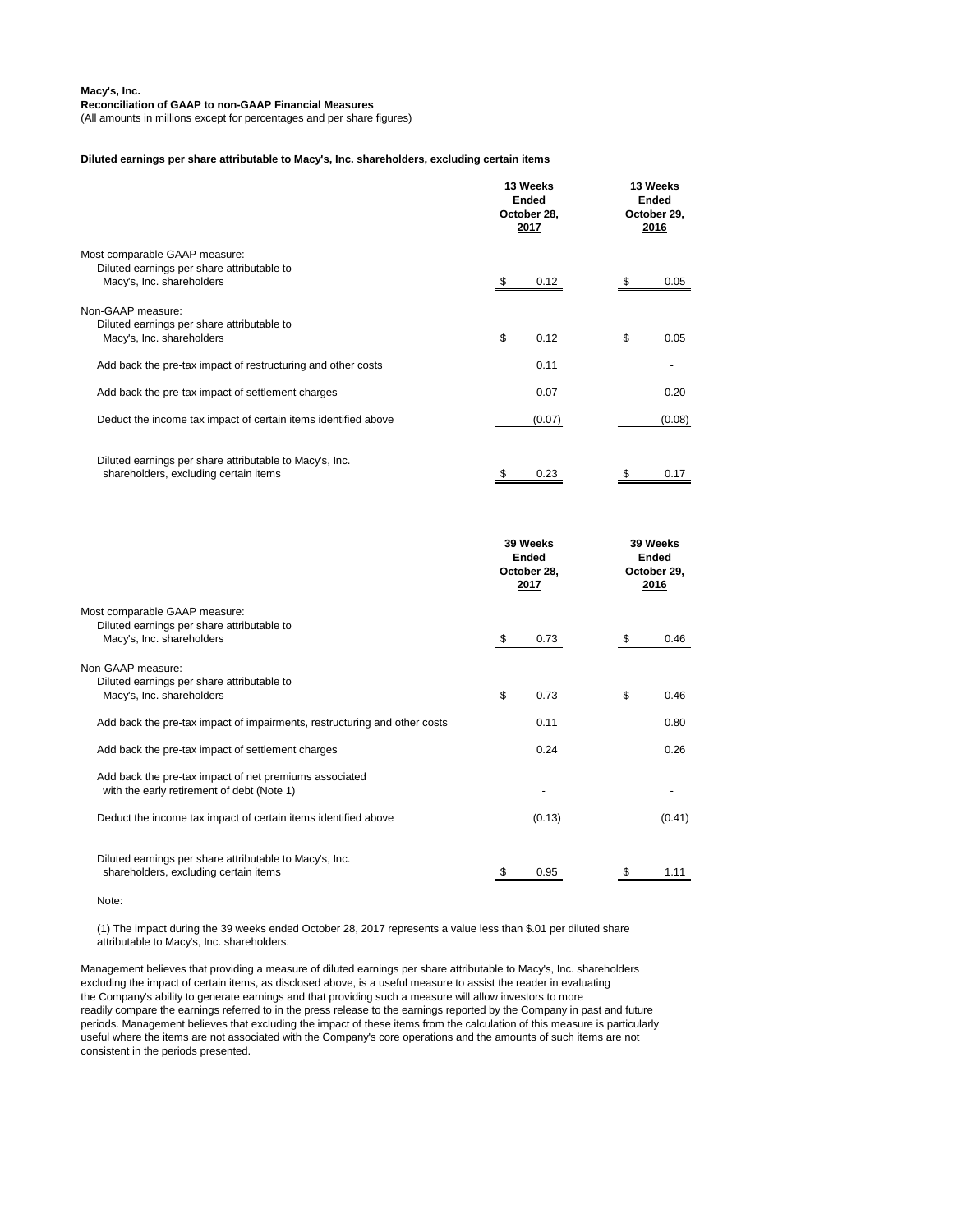## **Macy's, Inc.**

## **Reconciliation of GAAP to non-GAAP Financial Measures**

(All amounts in millions except for percentages and per share figures)

## **Operating income and operating income as a percent to net sales, excluding certain items**

|                                                                             | 13 Weeks<br><b>Ended</b><br>October 28,<br>2017 | 13 Weeks<br><b>Ended</b><br>October 29,<br>2016 |  |
|-----------------------------------------------------------------------------|-------------------------------------------------|-------------------------------------------------|--|
| Most comparable GAAP measure:<br>Net sales                                  | 5,281<br>-SS                                    | 5,626                                           |  |
| Operating income                                                            | 121                                             | 107                                             |  |
|                                                                             | 2.3%                                            | 1.9%                                            |  |
| Non-GAAP measure:<br>Net sales                                              | 5,281                                           | 5,626<br>£.                                     |  |
| Operating income                                                            | \$<br>121                                       | \$<br>107                                       |  |
| Add back the impact of restructuring and other costs                        | 33                                              |                                                 |  |
| Add back the impact of settlement charges                                   | 22                                              | 62                                              |  |
| Operating income, excluding the impact of<br>certain items identified above | 176                                             | 169                                             |  |
|                                                                             | 3.3%                                            | 3.0%                                            |  |

|                                                                   | 39 Weeks<br><b>Ended</b><br>October 28,<br>2017 | 39 Weeks<br><b>Ended</b><br>October 29,<br>2016 |  |
|-------------------------------------------------------------------|-------------------------------------------------|-------------------------------------------------|--|
| Most comparable GAAP measure:                                     |                                                 |                                                 |  |
| Net sales                                                         | 16,171<br>\$                                    | 17,263<br>\$.                                   |  |
| Operating income                                                  | 594                                             | 500                                             |  |
|                                                                   | 3.7%                                            | 2.9%                                            |  |
| Non-GAAP measure:                                                 |                                                 |                                                 |  |
| Net sales                                                         | 16,171                                          | 17,263<br>\$.                                   |  |
| Operating income                                                  | \$<br>594                                       | \$<br>500                                       |  |
| Add back the impact of impairments, restructuring and other costs | 33                                              | 249                                             |  |
| Add back the impact of settlement charges                         | 73                                              | 81                                              |  |
| Operating income, excluding the impact of                         |                                                 |                                                 |  |
| certain items identified above                                    | 700                                             | 830                                             |  |
|                                                                   | 4.3%                                            | 4.8%                                            |  |

Management believes that operating income and operating income as a percent to net sales excluding the impact of certain items, as disclosed above, are useful measures in evaluating the Company's ability to generate earnings. Management believes that excluding these items from the calculation of these measures is particularly useful where the items are not associated with the Company's core operations and the amounts of such items are not consistent in the periods presented.